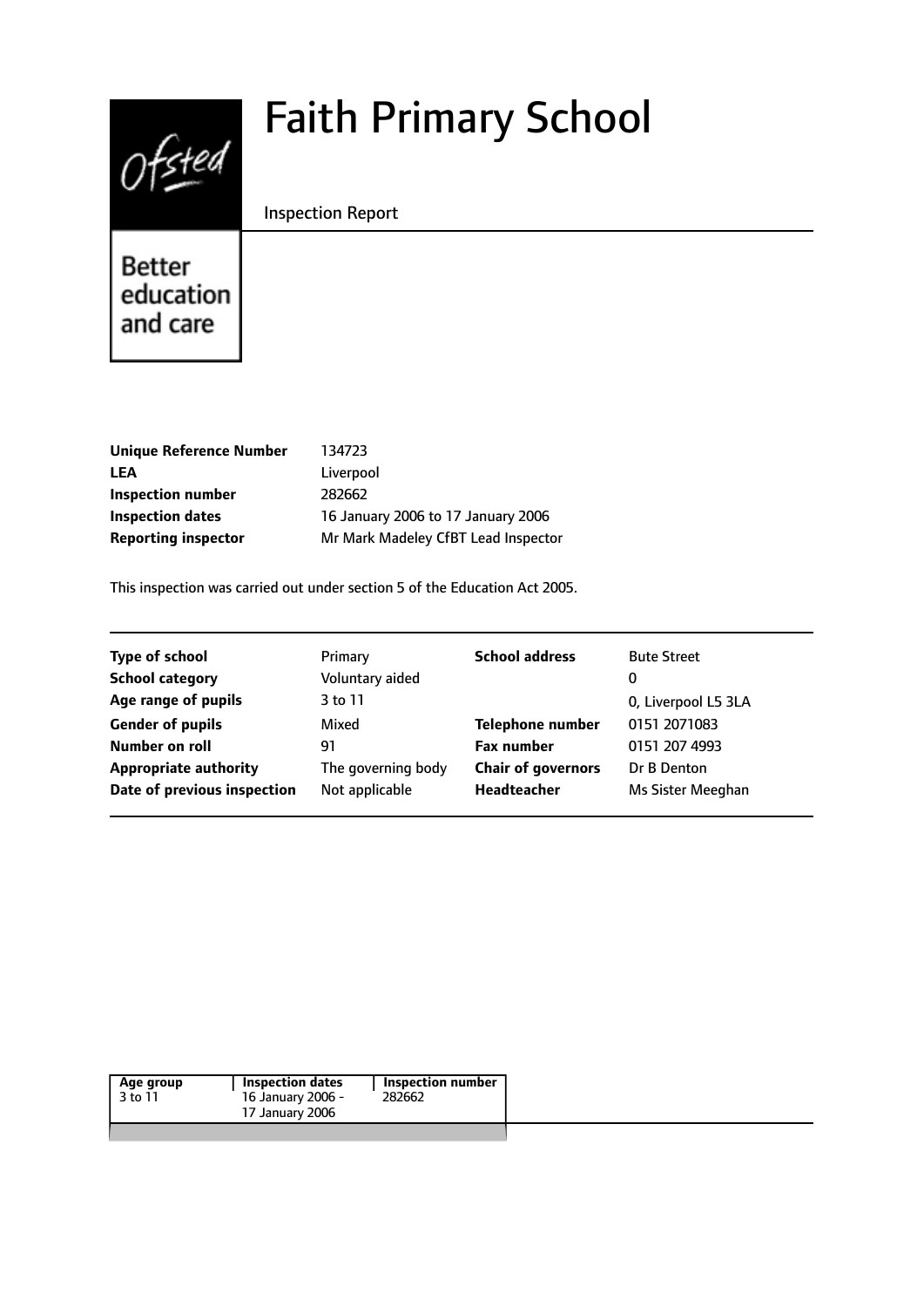#### Website: www.ofsted.gov.uk

This document may be reproduced in whole or in part for non-commercial educational purposes, provided that the information quoted is reproduced without adaptation and the source and date of publication are stated.

Further copies of this report are obtainable from the school. Under the Education Act 2005, the school must provide a copy of this report free of charge to certain categories of people. A charge not exceeding the full cost of reproduction may be made for any other copies supplied.

<sup>©</sup> Crown copyright 2006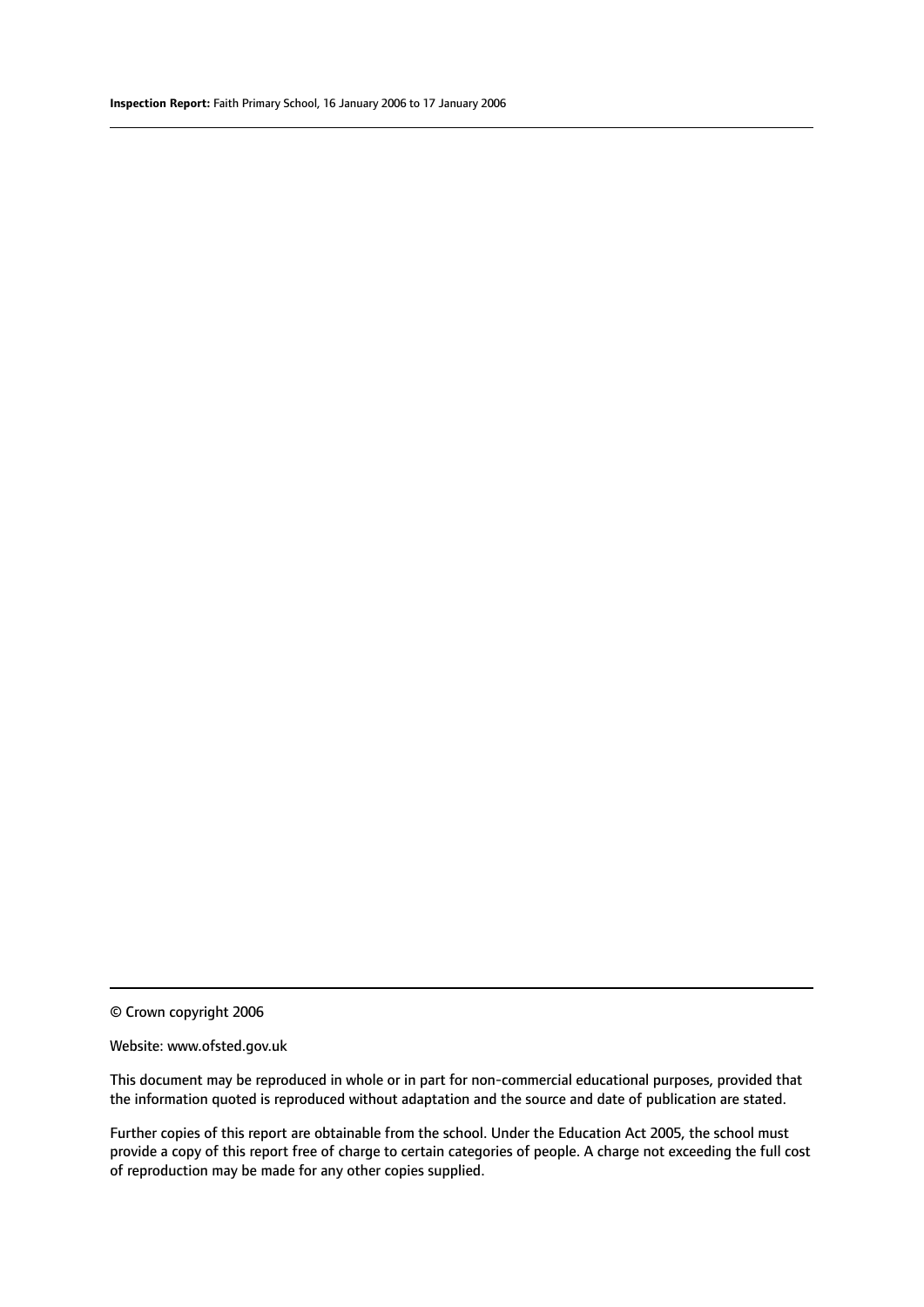# **Introduction**

The inspection was carried out by two additional inspectors.

# **Description of the school**

This is a new school which is much smaller than average. The area it serves is one of the most socially and economically deprived in the country. This is reflected in the exceptionally high percentage of pupils eligible for free school meals. There are very few children of minority ethnic heritage. The percentage of children with learning difficulties and/or disabilities (LDD) is high. There is a small unit for five children with complex learning needs. The school is a member of the local Learning Network and the Education Action Zone (EAZ). It has gained a healthy school award.

# **Key for inspection grades**

| Grade 1 | Outstanding  |
|---------|--------------|
| Grade 2 | Good         |
| Grade 3 | Satisfactory |
| Grade 4 | Inadequate   |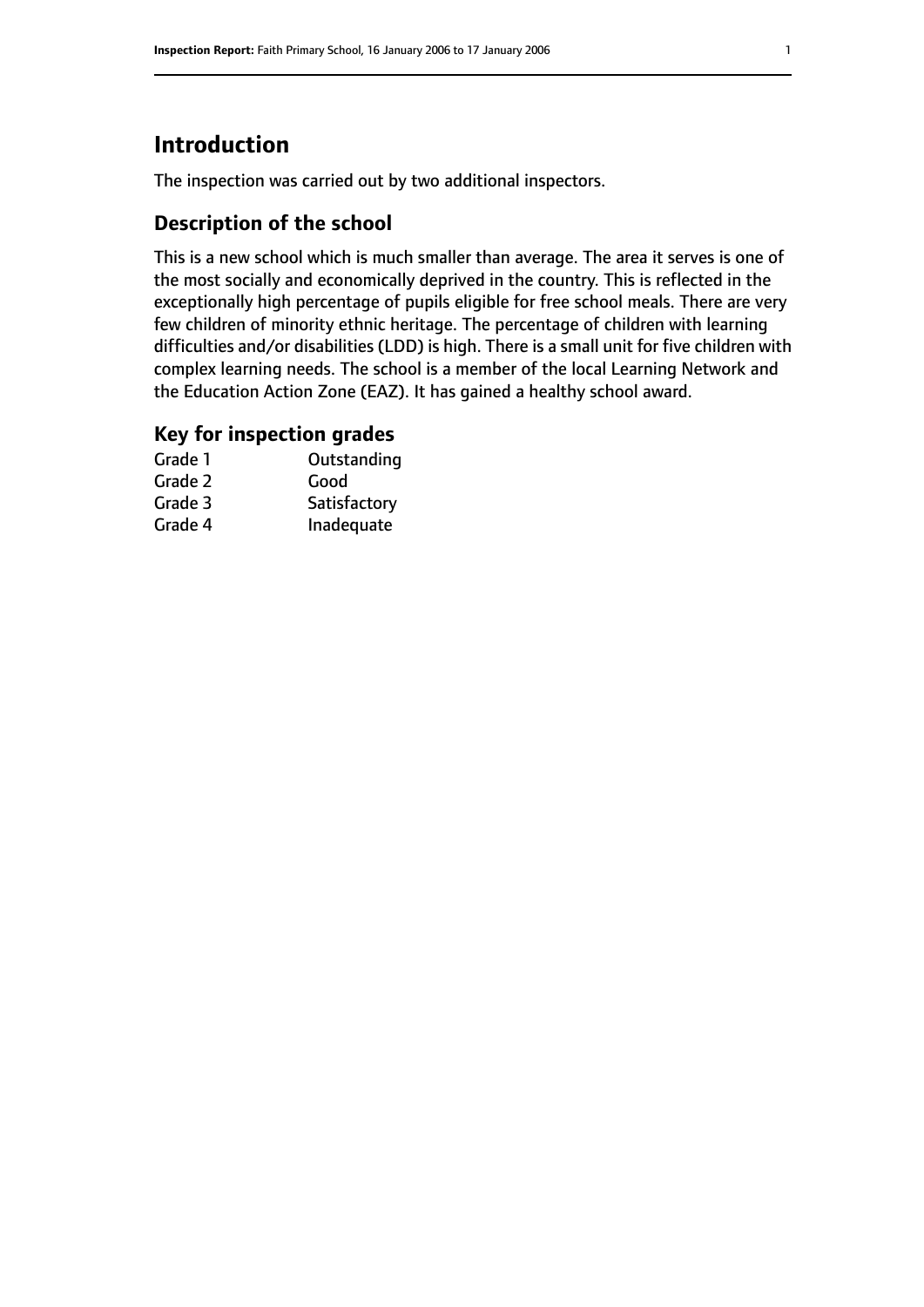# **Overall effectiveness of the school**

#### **Grade: 4**

The school has come a long way since it opened but significant areas for development remain. Many weaknesses were quickly identified and a substantial number of them have been improved in a short time. These actions indicate that the headteacher is able to improve the school further. Governance has yet to have a major impact on the work of the school but is now well placed to support and guide it in the future.

The school enjoysthe full confidence of its parents. Despite this positive endorsement staff have to work exceptionally hard to get children to attend. Attendance figures are very low but improving. Children behave well and work sensibly and co-operatively. They enjoy exercise and often select the 'healthy option' at lunch. The school council is an effective voice for children's views.

Standards are low in all classes although in the Foundation Stage good quality teaching and learning helps children make good progress from their very low starting points. Teaching is effective here because subject knowledge is strong. Children make at least satisfactory progress in Years 1 and 2 but progress in Years 3 to 6 is much slower. Teaching and learning are unsatisfactory in Years 3 to 6 because learning tasks are not always well matched to children's abilities. The provision for children with learning difficulties and/or disabilities is effective in meeting their many and varied needs.

As a result, inspectors disagree with the school's judgement that it provides a satisfactory education for all its children. In accordance with section 13 (3) of the Education Act 2005, HMCI is of the opinion that this school requires significant improvement, because it is performing significantly less well than in all the circumstances it could reasonably be expected to perform. The school is therefore given a Notice to Improve. Significant improvement is required in relation to children's progress through Years 3 to 6 and to rates of attendance. The school offers unsatisfactory value for money.

## **What the school should do to improve further**

- Continue to improve children's attendance.
- Improve the children's rate of progress, especially through Years 3 to 6, by providing tasks more closely suited to children's ability and by consistently challenging the most able.

# **Achievement and standards**

#### **Grade: 4**

Children's standards when they join the school are very low. Many have very poor language and social skills. They make good progress through the Foundation Stage because their learning is well organised and teaching is skilled. Despite this, when they join Year 1 most have not achieved the standard for their age.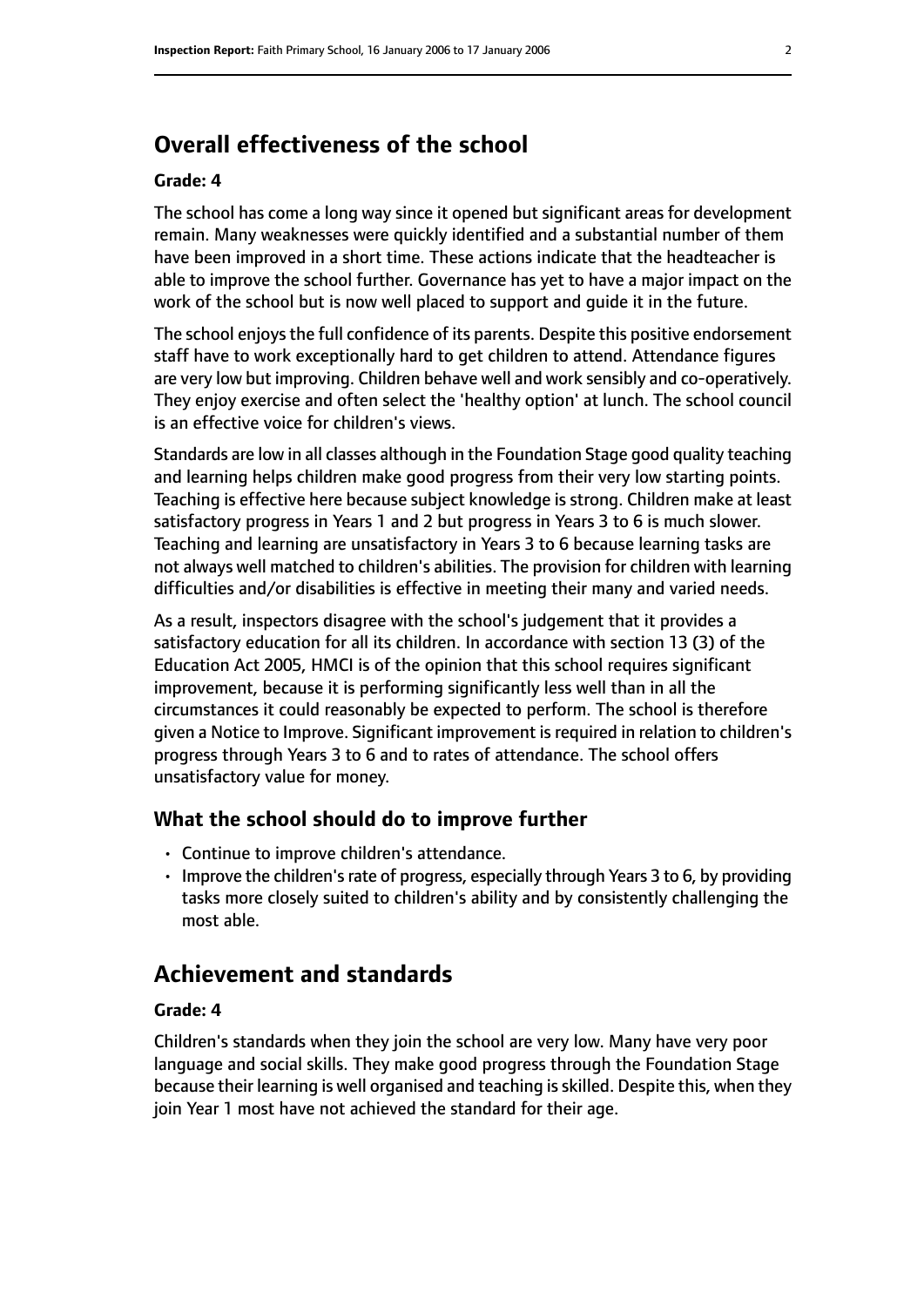Progress through Years 1 and 2 is satisfactory. Children want to learn and teachers build on this positive attitude. The 2005 national assessments showed children's standards overall as below average in reading, writing and mathematics, though a high proportion of children reached the higher Level 3 in mathematics. Current standards are lower partly because half of the very small year group have learning difficulties and/or disabilities. However, all children with LDD make satisfactory progress towards the targets set for them; this includes pupils with complex learning needs.

Children's progress through Key Stage 2 is unsatisfactory. A small but significant number of children have large gaps in their knowledge caused by absence from school while others are not challenged sufficiently in lessons. This is particularly the case for those of higher ability. Children's basic literacy skills are weak and this slows their progress in other subjects. In 2005 standards were very low. Children made poor progress in mathematics and science. The school did not meet its targets for the year group. Standards are lower in the current Year 6. The school and inspectors agree that overall, children's achievement and standards are inadequate.

#### **Personal development and well-being**

## **Grade: 2**

Children are very proud of their school. Most work hard and co-operate well with each other and adults. They say that behaviour in lessons and around the school has improved considerably because of the help and support of the learning mentor. Children feel safe in school and state that there is very little bullying. They know what to do should it happen. The school council has brought about changes in school life, for example, they asked for games equipment to use at playtimes. Children make healthy choices at lunch and take regular exercise. They have a good understanding of how to stay safe.

Attendance is very low. Despite enjoying school some children do not attend frequently enough. The school has worked very hard to improve attendance. Well thought out strategies have improved the attendance of about one third of children.

Children's spiritual, moral, social and cultural development is good. Children develop their self-esteem through involvement in enrichment activities. They gain knowledge of other religions through lessons and visits. Links with the local community are strong. The choir was commended for its spiritually uplifting visit to a local hospital to sing carols. Children know how to help each other and initiate activities, such as the games for the school fair. In this respect, they are reasonably well prepared for secondary school.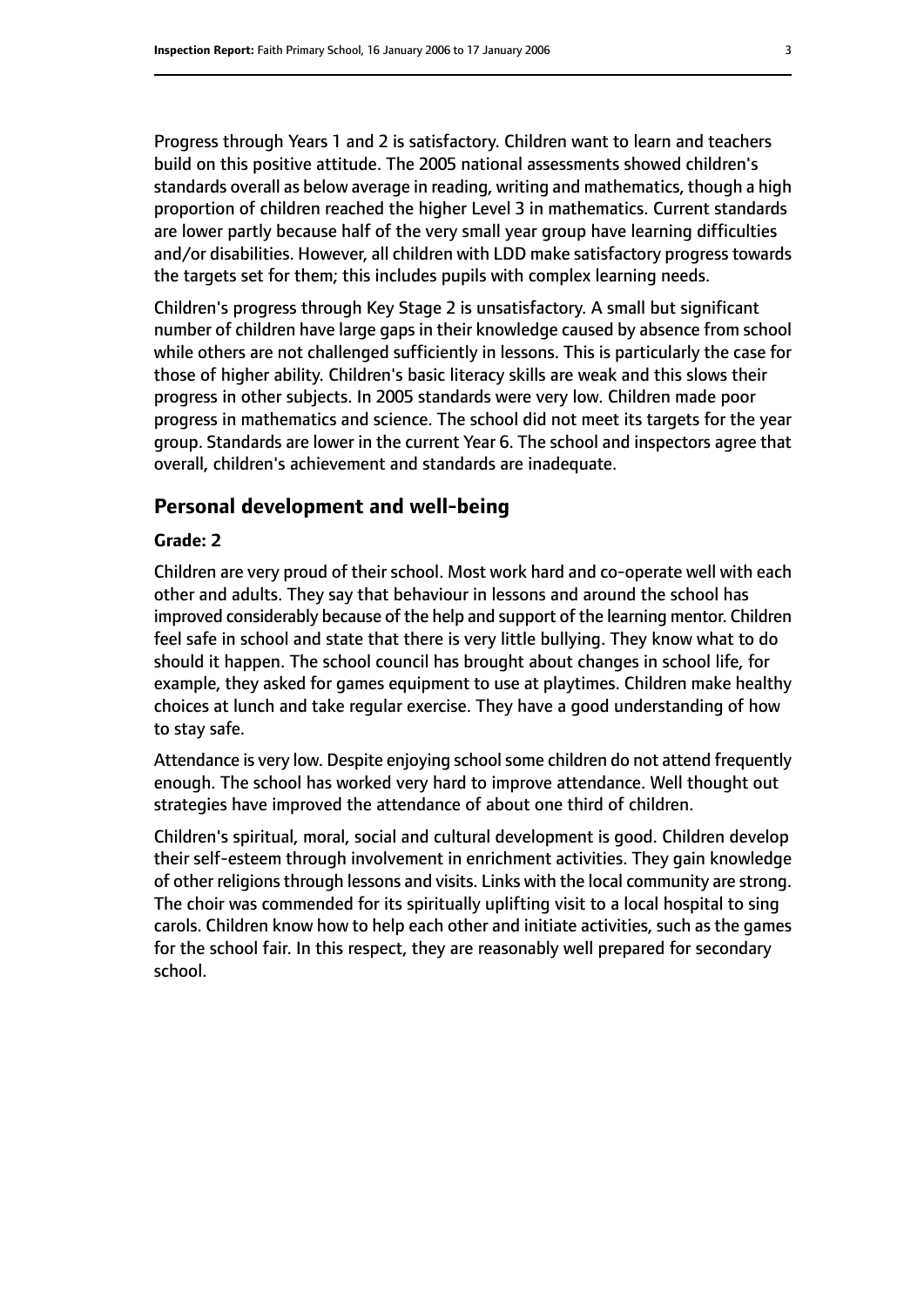# **Quality of provision**

# **Teaching and learning**

## **Grade: 4**

In all classes relationships are positive. Staff are very sensitive to children's needs and use praise and rewards well to motivate them. Children respond by being attentive, behaving well and trying their best to complete tasks.

Teaching and learning in the Foundation Stage is good. Staff have good subject knowledge and organise activities so that children can learn through play. Children always have an adult to chat to and share their games with because the ratio of children to adults is generous.

In Years 1 and 2, the quality of teaching and learning is satisfactory. Teachers plan group work well and make good use of support assistants. However, in Years 3 to 6 it is unsatisfactory because learning tasks are not always well suited to children's needs. More able children are sometimes given the same task asthe least able and this doesn't help them to reach their potential. Marking praises children's efforts but does not often help them improve their work. New assessment and record keeping systems are satisfactory. Staff use the information well to identify children who have additional needs. Children with learning difficulties and/or disabilities get effective support from learning support assistants. Overall, inspectors find teaching and learning to be unsatisfactory and thus disagree with the school's view that they are satisfactory.

# **Curriculum and other activities**

## **Grade: 3**

The curriculum is satisfactory. Recent changes by management have ensured all children now receive everything to which they are entitled. Work in classrooms is extended by visits to local museums and places of interest, funded by the EAZ. Also, they benefit from music and computer facilities in other Learning Network schools. The school is careful to ensure that all children are involved. Children are encouraged to develop a safe and healthy lifestyle with courses on relationships and drugs awareness. A satisfactory range of extracurricular activities helps children stay fit and learn life skills. These include sporting activities, art and choir. While awaiting the building of their new school, staff have worked very hard to provide the children with a clean and safe environment in spite of the very poor condition of the current building.

## **Care, guidance and support**

#### **Grade: 3**

The school takes very good care of all its children. They trust the staff and know who to turn to if they need help. There is very good support for them if they are upset or troubled with learning support assistants and the learning mentor playing a key role. Parents and carers feel welcome in school and are strongly encouraged to become involved in their children's education. Skilled support is provided for children who find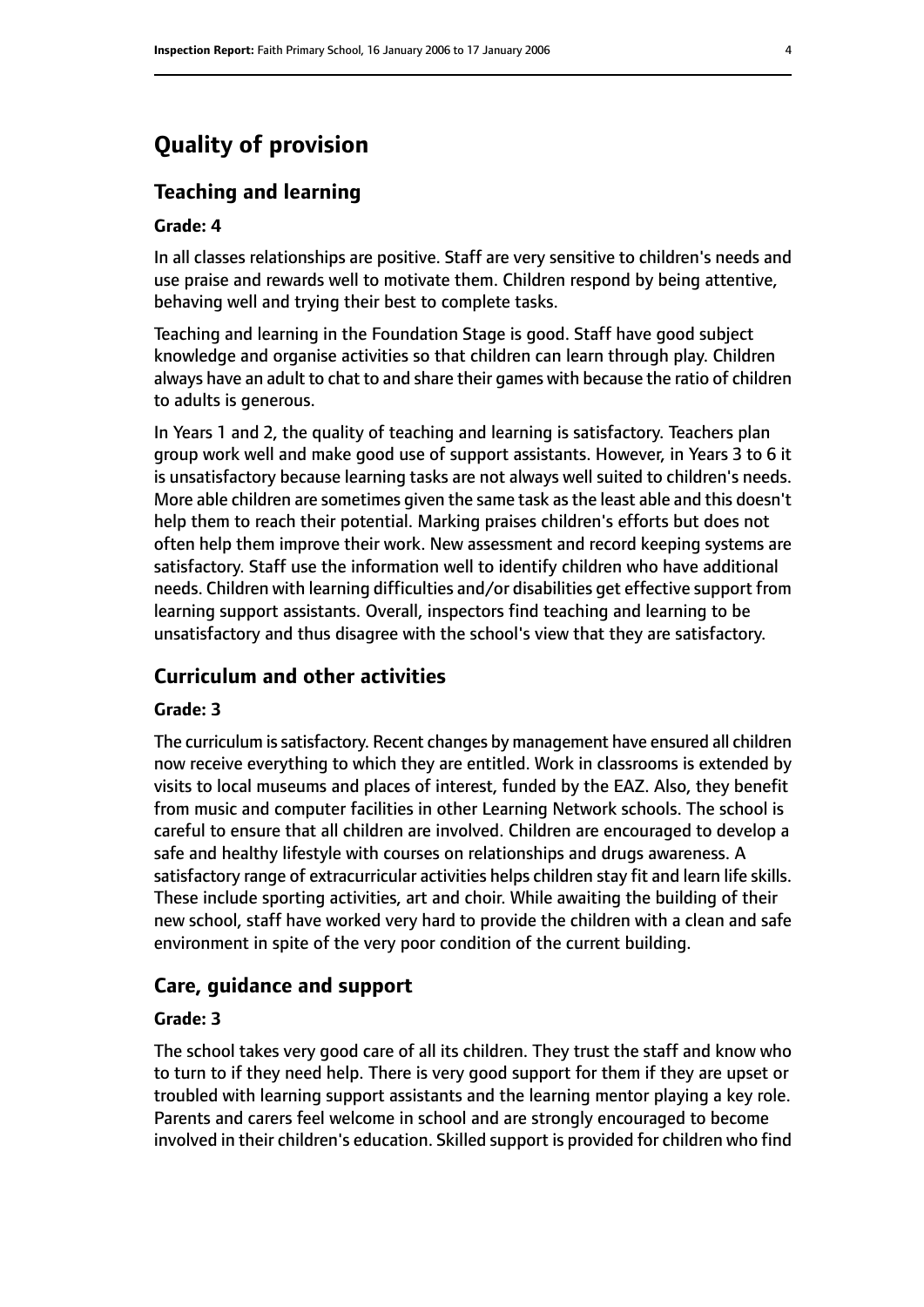learning difficult. The arrangements for helping children to settle into school are effective and strong links with the local secondary school support children who will transfer there. Child protection and health and safety procedures are in place. There are good links with outside agencies, which give a wide range of help to the children. However, the system of setting children learning targets is quite new and has yet to have a major impact on children's progress. Support for children's learning therefore is not yet as strong as it needs to be. The school did not take this fully into account when judging this aspect of their work as good.

# **Leadership and management**

#### **Grade: 3**

Management has a clear picture of the strengths and weaknesses of the school and has made improvements since it opened last year. Children and parents state that behaviour has improved significantly. The school is now a calm place, which is helping teaching and learning to develop more effectively. The curriculum has been widened and now meets statutory requirements. The school is also aware that significant improvements still need to be made, especially in Years 3 to 6, to ensure that children make adequate progress.

The headteacher ensures children's learning is checked on; the school has just started keeping a thorough record of children's progress. Good use is made of the Learning Network and EAZ to extend children's experiences, especially in music and computer work. Subject co-ordinators know what to do to improve things and have made a start. The school warmly welcomes all children. It is especially successful in supporting children with learning difficulties and/or disabilities. However, the school is not fully inclusive because there are wide variations in provision between year groups. The new governing body has had little time to have an impact on the school but it is now well placed to take a more effective role in shaping the school's future and supporting the headteacher.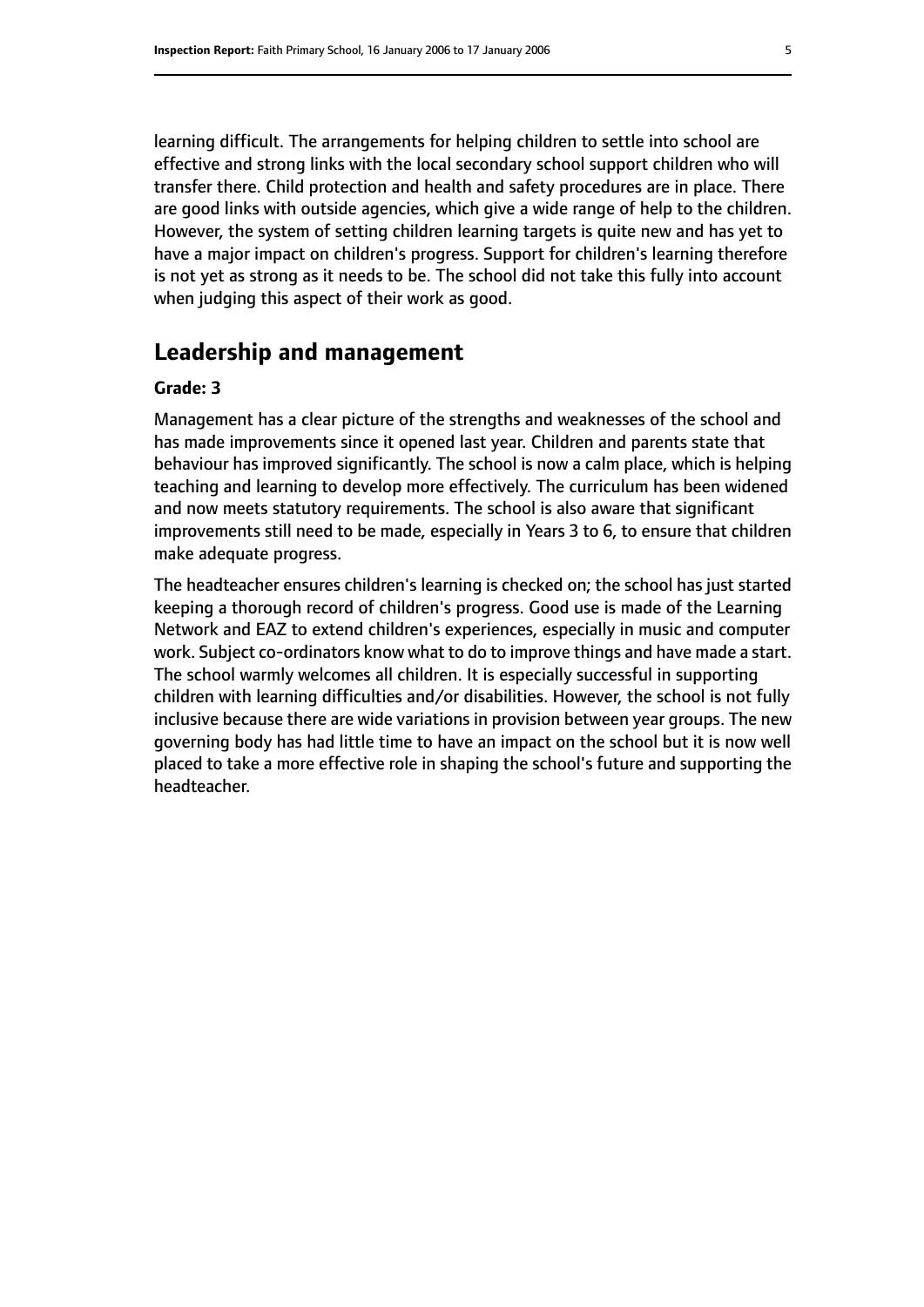**Any complaints about the inspection or the report should be made following the procedures set out inthe guidance 'Complaints about school inspection', whichis available from Ofsted's website: www.ofsted.gov.uk.**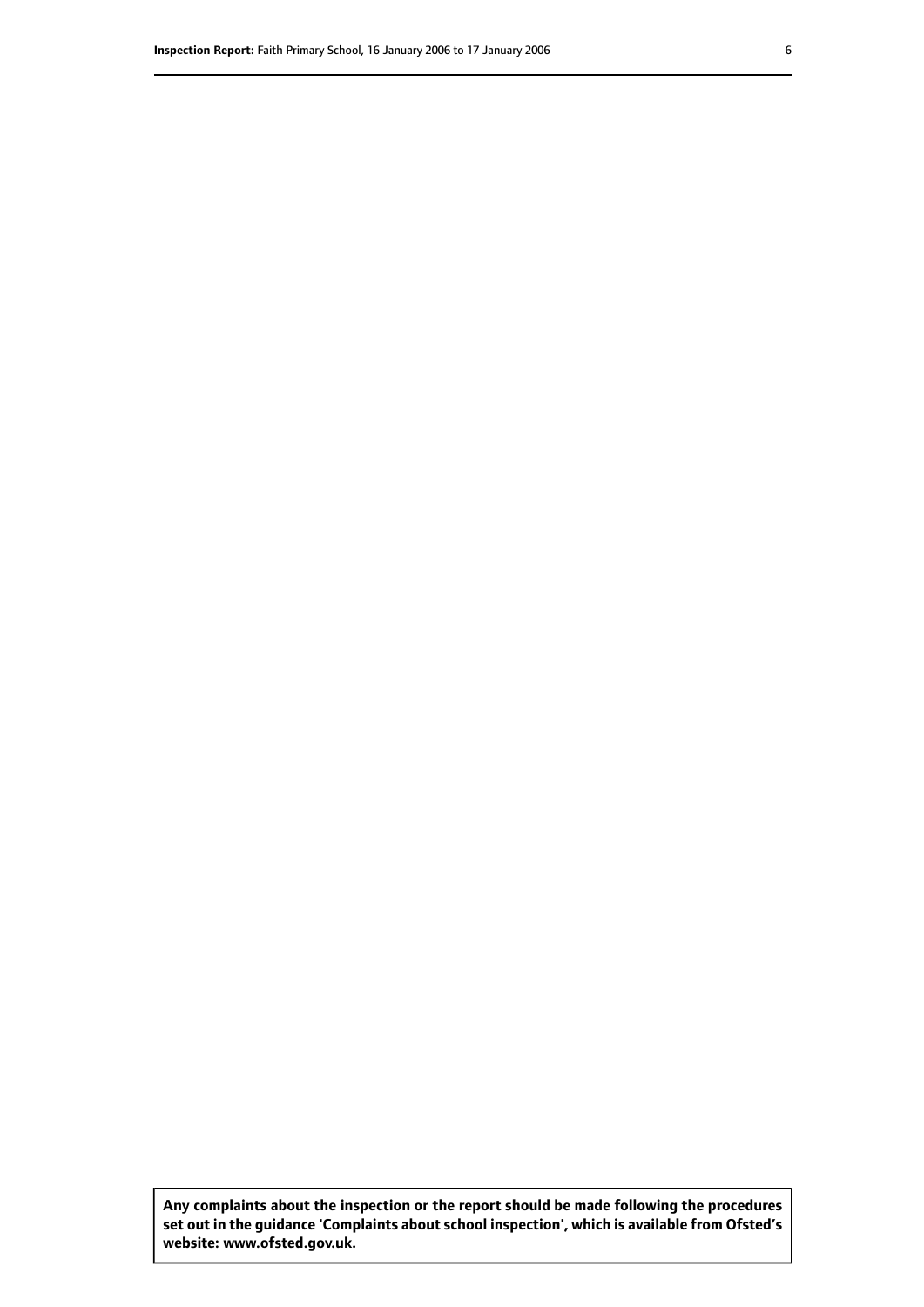# **Inspection judgements**

| Key to judgements: grade 1 is outstanding, grade 2 good, grade 3 | <b>School</b>  | $16-19$ |
|------------------------------------------------------------------|----------------|---------|
| satisfactory, and grade 4 inadequate                             | <b>Overall</b> |         |

#### **Overall effectiveness**

| How effective, efficient and inclusive is the provision of education,<br>integrated care and any extended services in meeting the needs of<br>learners? |     | <b>NA</b> |
|---------------------------------------------------------------------------------------------------------------------------------------------------------|-----|-----------|
| How well does the school work in partnership with others to promote<br>learners' well-being?                                                            |     | ΝA        |
| The quality and standards in foundation stage                                                                                                           |     | <b>NA</b> |
| The effectiveness of the school's self-evaluation                                                                                                       |     | ΝA        |
| The capacity to make any necessary improvements                                                                                                         | Yes | NА        |
| Effective steps have been taken to promote improvement since the last<br>inspection                                                                     | ΝA  | <b>NA</b> |

#### **Achievement and standards**

| How well do learners achieve?                                                                               | NА        |
|-------------------------------------------------------------------------------------------------------------|-----------|
| The standards <sup>1</sup> reached by learners                                                              | NА        |
| How well learners make progress, taking account of any significant variations<br>between groups of learners | <b>NA</b> |
| How well learners with learning difficulties and disabilities make progress                                 | <b>NA</b> |

## **Personal development and well-being**

| How good is the overall personal development and well-being of the<br>learners?                                  | ΝA        |
|------------------------------------------------------------------------------------------------------------------|-----------|
| The extent of learners' spiritual, moral, social and cultural development                                        | <b>NA</b> |
| The behaviour of learners                                                                                        | <b>NA</b> |
| The attendance of learners                                                                                       | <b>NA</b> |
| How well learners enjoy their education                                                                          | <b>NA</b> |
| The extent to which learners adopt safe practices                                                                | <b>NA</b> |
| The extent to which learners adopt healthy lifestyles                                                            | <b>NA</b> |
| The extent to which learners make a positive contribution to the community                                       | <b>NA</b> |
| How well learners develop workplace and other skills that will contribute to<br>their future economic well-being | <b>NA</b> |

# **The quality of provision**

| How effective are teaching and learning in meeting the full range of<br>the learners' needs?          | ΝA |
|-------------------------------------------------------------------------------------------------------|----|
| How well do the curriculum and other activities meet the range of<br>needs and interests of learners? | ΝA |
| How well are learners cared for, guided and supported?                                                | NА |

 $^1$  Grade 1 - Exceptionally and consistently high; Grade 2 - Generally above average with none significantly below average; Grade 3 - Broadly average; Grade 4 - Exceptionally low.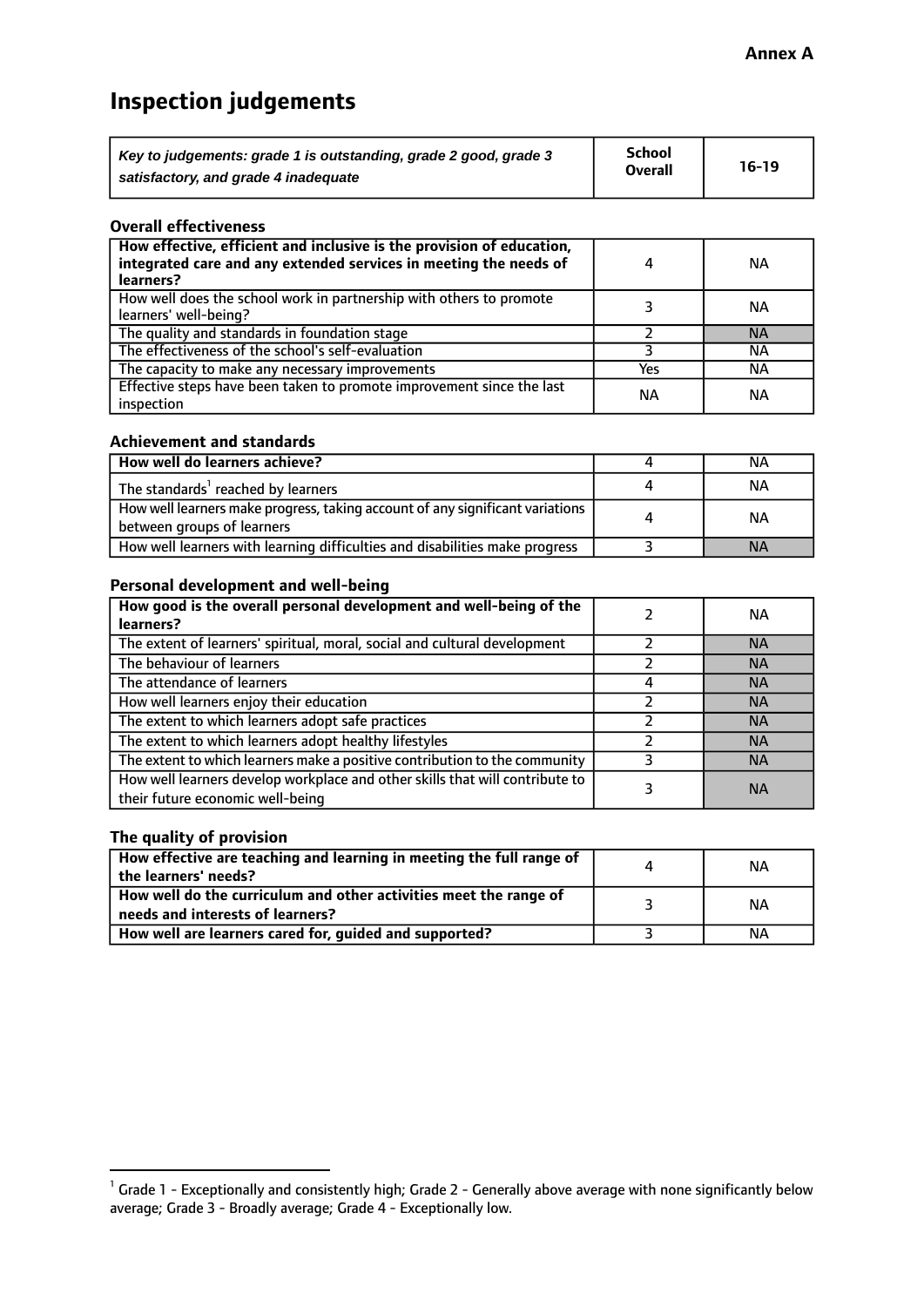# **Leadership and management**

| How effective are leadership and management in raising achievement<br>and supporting all learners?                                              |     | NA.       |
|-------------------------------------------------------------------------------------------------------------------------------------------------|-----|-----------|
| How effectively leaders and managers at all levels set clear direction leading<br>to improvement and promote high quality of care and education |     | <b>NA</b> |
| How effectively performance is monitored, evaluated and improved to meet<br>challenging targets, through quality assurance and self-review      |     | <b>NA</b> |
| How well equality of opportunity is promoted and discrimination tackled so<br>that all learners achieve as well as they can                     |     | <b>NA</b> |
| How effectively and efficiently resources are deployed to achieve value for<br>money                                                            |     | <b>NA</b> |
| The extent to which governors and other supervisory boards discharge their<br>responsibilities                                                  |     | <b>NA</b> |
| The adequacy and suitability of staff to ensure that learners are protected                                                                     | Yes | <b>NA</b> |

| The extent to which schools enable learners to be healthy                                     |            |
|-----------------------------------------------------------------------------------------------|------------|
| Learners are encouraged and enabled to eat and drink healthily                                | Yes        |
| Learners are encouraged and enabled to take regular exercise                                  | Yes        |
| Learners are discouraged from smoking and substance abuse                                     | <b>Yes</b> |
| Learners are educated about sexual health                                                     | <b>Yes</b> |
| The extent to which providers ensure that learners stay safe                                  |            |
| Procedures for safequarding learners meet current government requirements                     | Yes        |
| Risk assessment procedures and related staff training are in place                            | Yes        |
| Action is taken to reduce anti-social behaviour, such as bullying and racism                  | Yes        |
| Learners are taught about key risks and how to deal with them                                 |            |
| The extent to which learners make a positive contribution                                     |            |
| Learners are helped to develop stable, positive relationships                                 | Yes        |
| Learners, individually and collectively, participate in making decisions that affect them     |            |
| Learners are encouraged to initiate, participate in and manage activities in school and the   |            |
| wider community                                                                               | <b>Yes</b> |
| The extent to which schools enable learners to achieve economic well-being                    |            |
| There is provision to promote learners' basic skills                                          | Yes        |
| Learners have opportunities to develop enterprise skills and work in teams                    | <b>Yes</b> |
| Careers education and guidance is provided to all learners in key stage 3 and 4 and the sixth | <b>NA</b>  |
| form                                                                                          |            |
| Education for all learners aged 14-19 provides an understanding of employment and the         | NА         |
| economy                                                                                       |            |